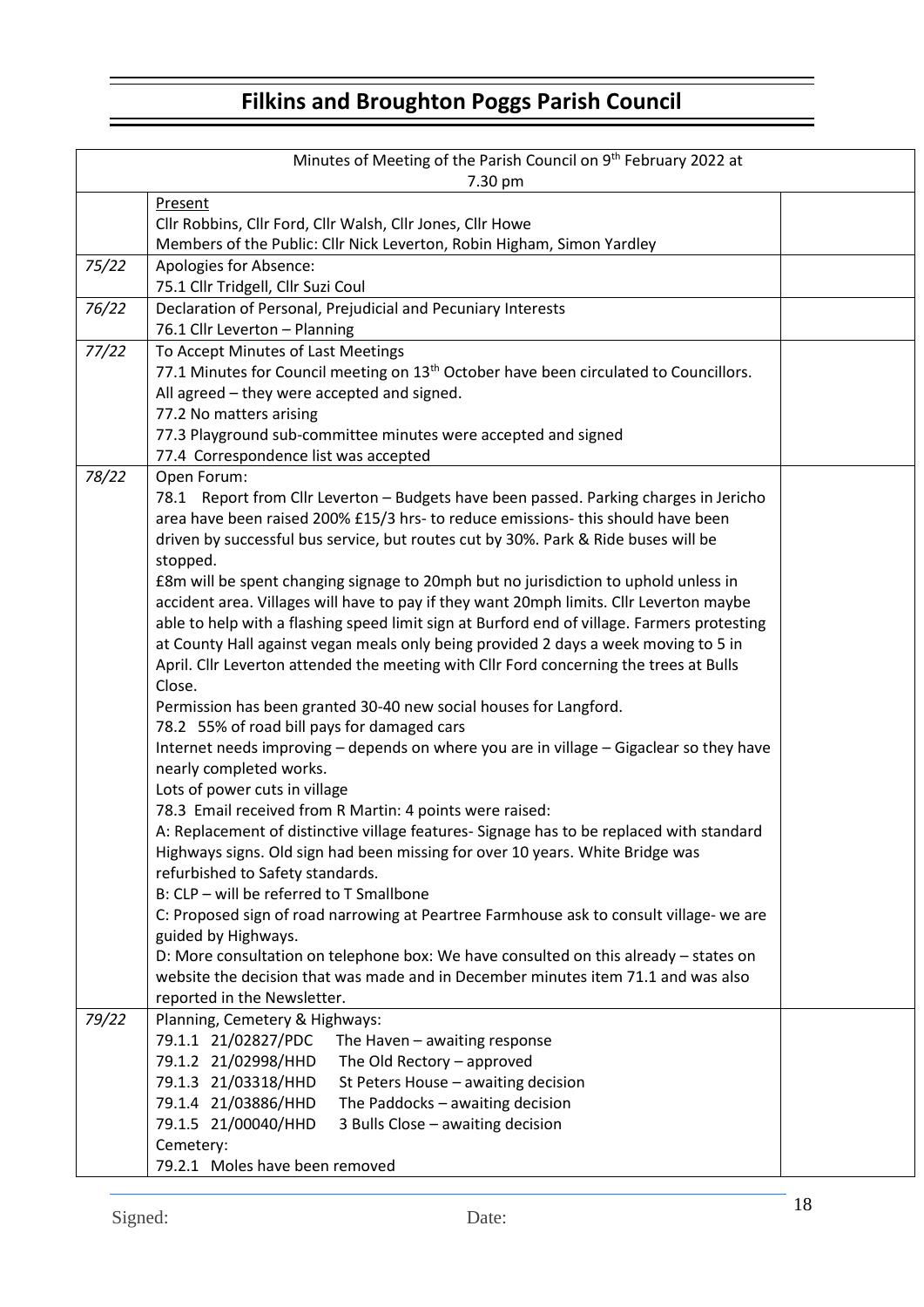|       | 79.2.2 Awaiting confirmation for removal of old conifer trees                              |  |
|-------|--------------------------------------------------------------------------------------------|--|
|       | 79.2.3 Grave markers 41 in stock @ £10 each. Agreed                                        |  |
| 80/22 | <b>Village Matters:</b>                                                                    |  |
|       | 80.1 CLP update- progress been hampered by Covid but now progressing - this will be        |  |
|       | linked to Local Plan 2050 or no weight with Planning Officer - Carterton looking for       |  |
|       | roundabout by The Windmill.                                                                |  |
|       | Lee Bennett has produced the bus survey which he has just under 300 responses to.          |  |
|       | Clerk has put this on website, and it has been publicised for residents to complete.       |  |
|       | 80.2 Trees Bulls Close - Meeting was held on 14/01 with Andy Lederer to conclude.          |  |
|       | OCC state it is against their policy to remove trees - they have £46k trees 50% of which   |  |
|       | have fruit. Trees will be pruned back within 6 weeks to reduce fruit production. If we     |  |
|       | were to look at creating more space for parking at Bulls Close - diagonal slots- then the  |  |
|       | kerb would need to be cut back and the tree would be in the way.                           |  |
|       | Goodfellows White railings - work has finished, and OCC Highways painted the<br>80.3       |  |
|       | railings. We have received good feedback from residents.                                   |  |
|       | 80.4<br>Taylors Close- Awaiting progress from ECT                                          |  |
|       | Notice board in Bus Shelter - This will be refurbished by Cllrs Jones and Robbins<br>80.5  |  |
|       | who are awaiting Cllr Tridgell's talk with Peter Berners-Price.                            |  |
|       | Cllr Jones has received quotes for sand blasting for £800 and £1120 - one more<br>80.6     |  |
|       | to come which will be lower. If not affordable an alternative will be brought to the       |  |
|       | March meeting. Clerk has costed new glass, paint and signage- £405.60 + VAT.               |  |
|       | 80.7<br>Signage at Peartree Farmhouse - request was made for narrow road signage.          |  |
|       | This will be low priority in the absence of injury.                                        |  |
|       | Weedkilling Contract: coverage main road through village down to Broughton<br>80.8         |  |
|       | Poggs, B4477 pavement and playground x 2 visits. Cost £360.00- agreed.                     |  |
|       | 80.9<br>Bus Shelter - Slates have been repaired                                            |  |
|       | Dog Bins - Rouses Lane bin was moved by WODC to Bulls Close. We requested<br>80.10         |  |
|       | it be moved back which they agreed but instead put a new one in place. Broughton           |  |
|       | Poggs bin they will not move from end of footpath as it needs to be accessible for         |  |
|       | disabled people.                                                                           |  |
|       | 80.11 With new GDPR Laws and our Policy in place Clerk, Cllr Ford & Cllr Robbins met       |  |
|       | and revisited the archive documents held in the village hall cupboard. These have now      |  |
|       | been reduced to 2 boxes.                                                                   |  |
|       | 80.12 PTR Meeting: Cllr Ford attended - Presentation by David Harrison -Community          |  |
|       | Bus in Eynsham/Stanton Harcourt No 418. Has 40/50 travellers all volunteer run.            |  |
|       | Requirement for D1 classification on a driving licence - buses are leased- drivers he uses |  |
|       | are all retired so have classification- new test costs £1200. Fund to look at Local        |  |
|       | Transport was £3.6billion now reduced to £1.2 billion. Most expenditure will be in north   |  |
|       | of England and Portsmouth - very small expenditure in our area. Buses locally running at   |  |
|       | 70% of pre-covid capacity - workers need to go back to the office to increase usage. Also  |  |
|       | investigating using school transport on the reverse journey for public transport. L        |  |
|       | Bennett survey has highlighted surrounding villages have lost their links as well. Due to  |  |
|       | competition laws bus companies cannot talk to each other to liaise on times.               |  |
|       | OALC Activities -<br>80.13                                                                 |  |
|       | Still pushing for remote or hybrid meetings                                                |  |
|       | Funding available for the Jubilee via Lottery Fund<br>٠                                    |  |
|       | Planning update<br>$\bullet$                                                               |  |
|       | Councillor Fundamentals training course - Cllr Howe to attend<br>$\bullet$                 |  |
|       |                                                                                            |  |
|       | Cllr Leverton left the meeting.                                                            |  |
| 81/22 | Finance                                                                                    |  |
|       | 81.1<br>List of payments has been circulated and posted on website. All resolved, list     |  |
|       | was signed, and payments will be approved after the meeting.                               |  |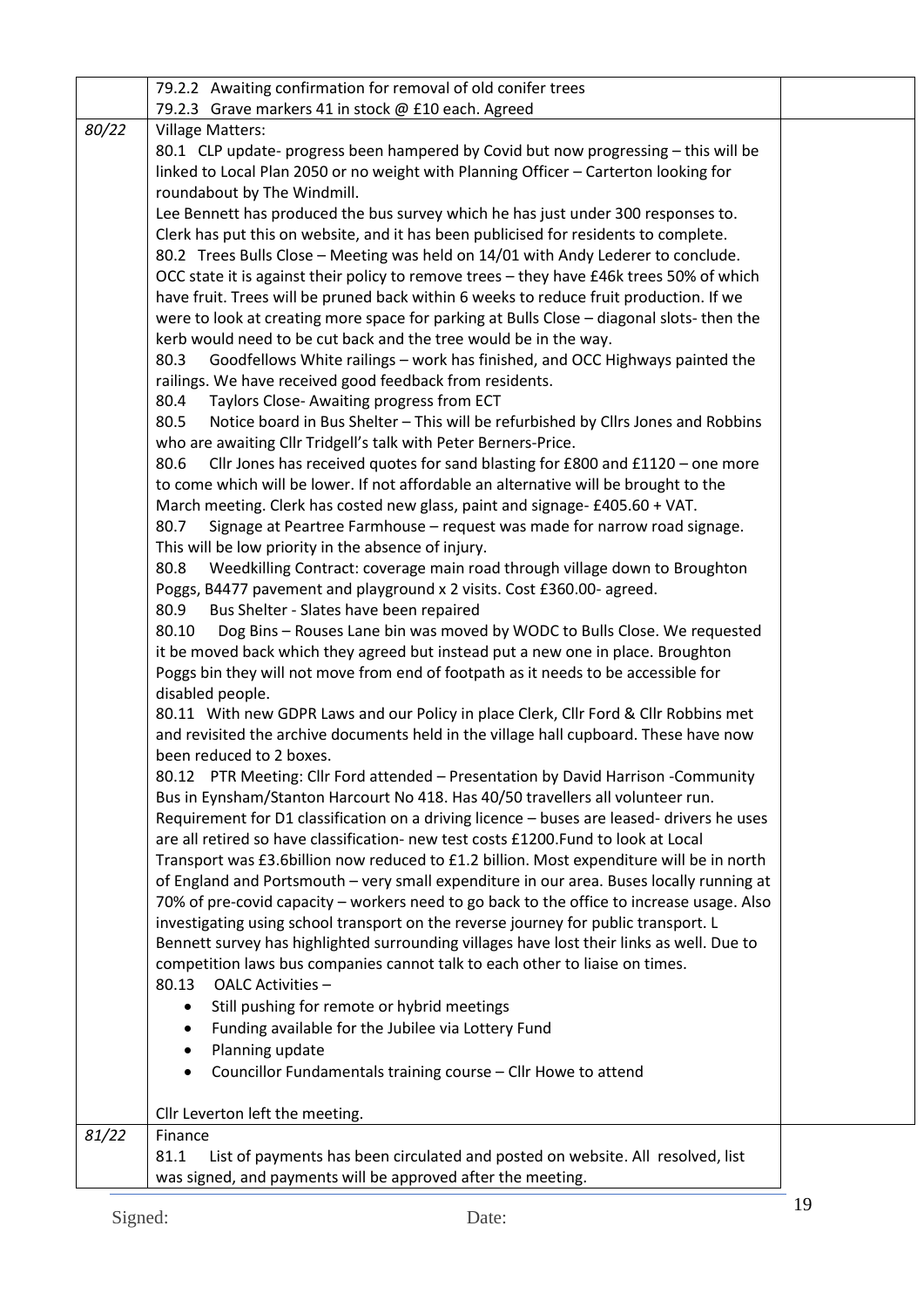|       | Account balances were resolved and approved.<br>81.2                                               |  |
|-------|----------------------------------------------------------------------------------------------------|--|
| 82/22 | Next Meeting will be held on 9 <sup>th</sup> March 2022 and will be held in the main Village Hall. |  |
| 83/22 | The Chair proposed the following resolution -Pursuant to section 1(2) of the Public                |  |
|       | Bodies (Admission to Meetings) Act 1960 the Council were asked to resolve that,                    |  |
|       | because of the sensitive nature of the business to be transacted under agenda item 9.1             |  |
|       | that the public and members of the press would be asked to leave the meeting during                |  |
|       | the consideration of this item. Agreed.                                                            |  |
|       | Members of the public left the room                                                                |  |
| 84/22 | Groundsman's Wages - confidential item                                                             |  |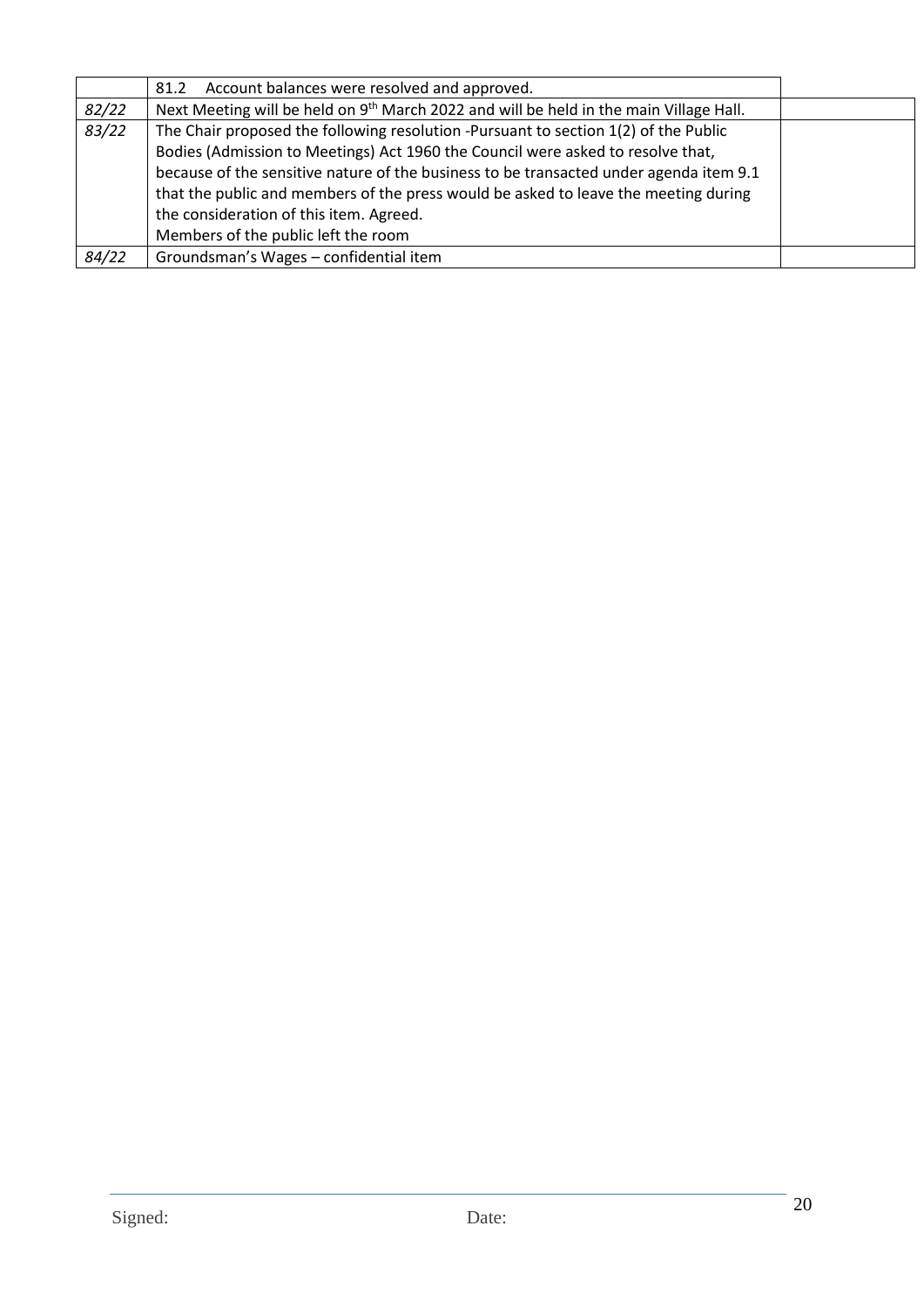## **Filkins & Broughton Poggs Parish Council**

#### **Transactions for Current Account**

| Voucher | Date                     | Chq/Rec No.  | <b>Description</b><br><b>STARTING BALANCE</b> | <b>Supplier</b>                                 | <b>Total</b> | <b>Balance</b><br>6,983.69 | <b>Cashed date</b>   |
|---------|--------------------------|--------------|-----------------------------------------------|-------------------------------------------------|--------------|----------------------------|----------------------|
| 1       | 07/04/2021               |              | Precept payment                               | West Oxfordshire                                | 9,250.00     | 16,233.69                  | 14/04/2021           |
| 3       | 07/04/2021               |              | Precept payment                               | West Oxfordshire                                |              | 16,233.69                  | 14/04/2021           |
| 2       | 23/04/2021               |              | <b>SSE Wayleave</b>                           | SSE Services plc.                               | 7.61         | 16,241.30                  | 30/04/2021           |
| 5       | 23/04/2021               |              | Subscription                                  | <b>Community First C</b>                        | $-55.00$     | 16,186.30                  | 30/04/2021           |
| 6       | 23/04/2021               |              | <b>Accounts Software</b>                      | Starboard System                                | -582.00      | 15,604.30                  | 30/04/2021           |
| 7       | 23/04/2021               |              | <b>SSE Street Light Maintenance</b>           | <b>SSE Enterprise Co</b>                        | $-107.50$    | 15,496.80                  | 30/04/2021           |
| 1       | 29/04/2021               |              | Clerk Wages & expenses                        | Clerk Filkins & Brc                             | $-305.13$    | 15,191.67                  | 30/04/2021           |
| 2       | 29/04/2021               |              | Administration                                | Clerk Filkins & Brc                             | $-12.20$     | 15,179.47                  | 30/04/2021           |
| 3       | 29/04/2021               |              | Groundsmans Wages                             | Groundsman                                      | $-1,172.44$  | 14,007.03                  | 30/04/2021           |
| 4       | 29/04/2021               |              | Groundsman Expenses                           | Groundsman                                      | $-21.35$     | 13,985.68                  | 30/04/2021           |
| 4       | 04/05/2021               |              | Donations                                     | Filkins & Broughto                              | 1,000.00     | 14,985.68                  | 31/05/2021           |
| 19      | 06/05/2021               |              | Village Centre Refurbishment                  | <b>Burford Building C</b>                       | -14,976.86   |                            | 8.82 31/05/2021      |
| 5       | 07/05/2021               |              | Grant                                         | <b>Oxfordshire Count</b>                        | 1,073.00     |                            | 1,081.82 31/05/2021  |
| 15      | 14/05/2021               |              | <b>SSE Unmetered Electric</b>                 | <b>SSE Enterprise Co</b>                        | $-89.20$     |                            | 992.62 31/05/2021    |
| 51,472  | 14/05/2021               |              | Transfer from Deposit Account                 |                                                 | 10,000.00    |                            | 10,992.62 31/05/2021 |
| 16      | 24/05/2021               |              | <b>SSE Unmetered Electric</b>                 | <b>SSE Enterprise Co</b>                        | $-110.54$    |                            | 10,882.08 31/05/2021 |
| 8       | 26/05/2021               |              | Clerk Wages & expenses                        | <b>Clerk Filkins &amp; Brc</b>                  | $-305.13$    | 10,576.95                  | 31/05/2021           |
| 9       | 26/05/2021               |              | Administration                                | ICO                                             | -40.00       | 10,536.95                  | 31/05/2021           |
| 10      | 26/05/2021               |              | Administration                                | Clerk Filkins & Brc                             | $-12.20$     | 10,524.75                  | 31/05/2021           |
| 11      | 26/05/2021               |              | Street Lighting Replacement Lantern           | <b>SSE Enterprise Co</b>                        | $-1,193.80$  |                            | 9,330.95 31/05/2021  |
| 12      | 26/05/2021               |              | Groundsman Expenses                           | <b>Green Acres</b>                              | $-87.63$     |                            | 9,243.32 31/05/2021  |
| 13      | 26/05/2021               |              | Administration                                | Came & Company                                  | $-671.56$    |                            | 8,571.76 31/05/2021  |
| 14      | 26/05/2021               |              | Administration                                | Village centre                                  | $-50.00$     | 8,521.76                   | 31/05/2021           |
| 17      | 26/05/2021               |              | Groundsmans Wages                             | Groundsman                                      | $-897.80$    |                            | 7,623.96 31/05/2021  |
| 18      | 26/05/2021               |              | Groundsman Expenses                           | Groundsman                                      | $-23.50$     | 7,600.46                   | 31/05/2021           |
| 26      | 02/06/2021               |              | <b>SSE Unmetered Electric</b>                 | <b>SSE Enterprise Co</b>                        | $-86.39$     | 7,514.07                   | 30/06/2021           |
| 6       | 21/06/2021               |              | Donations                                     | Filkins & Broughto                              | 700.00       | 8,214.07                   | 30/06/2021           |
| 7       | 21/06/2021               |              | Donations                                     | Filkins & Broughto                              | 1,000.00     | 9,214.07                   | 30/06/2021           |
| 8       | 23/06/2021               |              | Donations                                     | Filkins & Broughto                              | 1,000.00     | 10,214.07                  | 30/06/2021           |
| 9       | 28/06/2021               |              | Donations                                     | Filkins & Broughto                              | 1,000.00     | 11,214.07                  | 30/06/2021           |
| 10      | 29/06/2021               |              | Donations                                     | <b>Filkins Bowls Club</b>                       | 500.00       | 11,714.07                  | 30/06/2021           |
| 20      | 29/06/2021               |              | Village Hall Hire                             | <b>Filkins Village Hall</b>                     | $-54.00$     | 11,660.07                  | 27/07/2021           |
| 21      | 29/06/2021               |              | <b>Street Lighting Replacement Lantern</b>    | <b>SSE Enterprise Co</b>                        | -456.96      | 11,203.11                  | 27/07/2021           |
| 22      | 29/06/2021               |              | Street Lighting Replacement Lantern           | SSE Enterprise Co                               | -913.92      |                            | 10,289.19 27/07/2021 |
| 23      | 29/06/2021               |              | Street Lighting Replacement Lantern           | <b>SSE Enterprise Co</b>                        | -456.96      |                            | 9,832.23 27/07/2021  |
| 24      | 29/06/2021               |              | Groundsmans Wages                             |                                                 | -732.60      |                            | 9,099.63 27/07/2021  |
| 25      | 29/06/2021               |              | Clerk Wages & expenses                        | Groundsman                                      | -305.13      | 8,794.50                   | 27/07/2021           |
| 65      | 29/06/2021               |              | Administration                                | Clerk Filkins & Brc                             | $-12.20$     | 8,782.30                   | 27/07/2021           |
| 11      | 02/07/2021               |              | Donations                                     | Clerk Filkins & Brc                             | 1,000.00     |                            | 9,782.30 27/07/2021  |
| 27      | 11/07/2021               |              | Groundsman Expenses                           | Filkins & Broughto<br><b>Brize Norton Servi</b> | $-24.32$     |                            | 9,757.98 27/07/2021  |
| 28      | 11/07/2021               |              | <b>SSE Street Light Maintenance</b>           |                                                 | $-101.50$    |                            | 9,656.48 27/07/2021  |
| 30      | 16/07/2021               |              |                                               | <b>SSE Enterprise Co</b>                        | $-228.60$    | 9,427.88                   |                      |
|         |                          |              | Clerk Wages & expenses                        | <b>HMRC</b>                                     | $-174.17$    |                            | 27/07/2021           |
| 31      | 16/07/2021<br>19/07/2021 |              | Clerk Wages & expenses                        | <b>HMRC</b>                                     |              | 9,253.71                   | 27/07/2021           |
| 29      |                          | Direct debit | <b>SSE Unmetered Electric</b>                 | <b>SSE Enterprise Co</b>                        | $-107.39$    |                            | 9,146.32 27/07/2021  |
| 32      | 01/08/2021               |              | Weedkilling                                   | Complete Weed C                                 | $-210.00$    |                            | 8,936.32 30/08/2021  |
| 33      | 01/08/2021               |              | Groundsmans Wages                             | Groundsman                                      | $-720.00$    |                            | 8,216.32 30/08/2021  |
| 34      | 01/08/2021               |              | Clerk Wages & expenses                        | Clerk Filkins & Brc                             | -304.93      | 7,911.39                   | 30/08/2021           |
| 35      | 01/08/2021               |              | Administration                                | Clerk Filkins & Brc                             | $-25.79$     | 7,885.60                   | 30/08/2021           |
| 36      | 01/08/2021               |              | Administration                                | Clerk Filkins & Brc                             | $-12.20$     | 7,873.40                   | 30/08/2021           |
| 12      | 02/08/2021               |              | Donations                                     | Filkins & Broughto                              | 1,000.00     | 8,873.40                   | 30/08/2021           |
| 13      | 03/08/2021               |              | Donations                                     | Filkins & Broughto                              | 1,000.00     | 9,873.40                   | 30/08/2021           |
| 14      | 04/08/2021               |              | Donations                                     | Filkins & Broughto                              | 700.00       | 10,573.40                  | 30/08/2021           |
| 37      | 30/08/2021               |              | Clerk Wages & expenses                        | Clerk Filkins & Brc                             | -305.13      | 10,268.27                  | 29/09/2021           |
| 38      | 30/08/2021               |              | Administration                                | Clerk Filkins & Brc                             | $-12.20$     | 10,256.07                  | 29/09/2021           |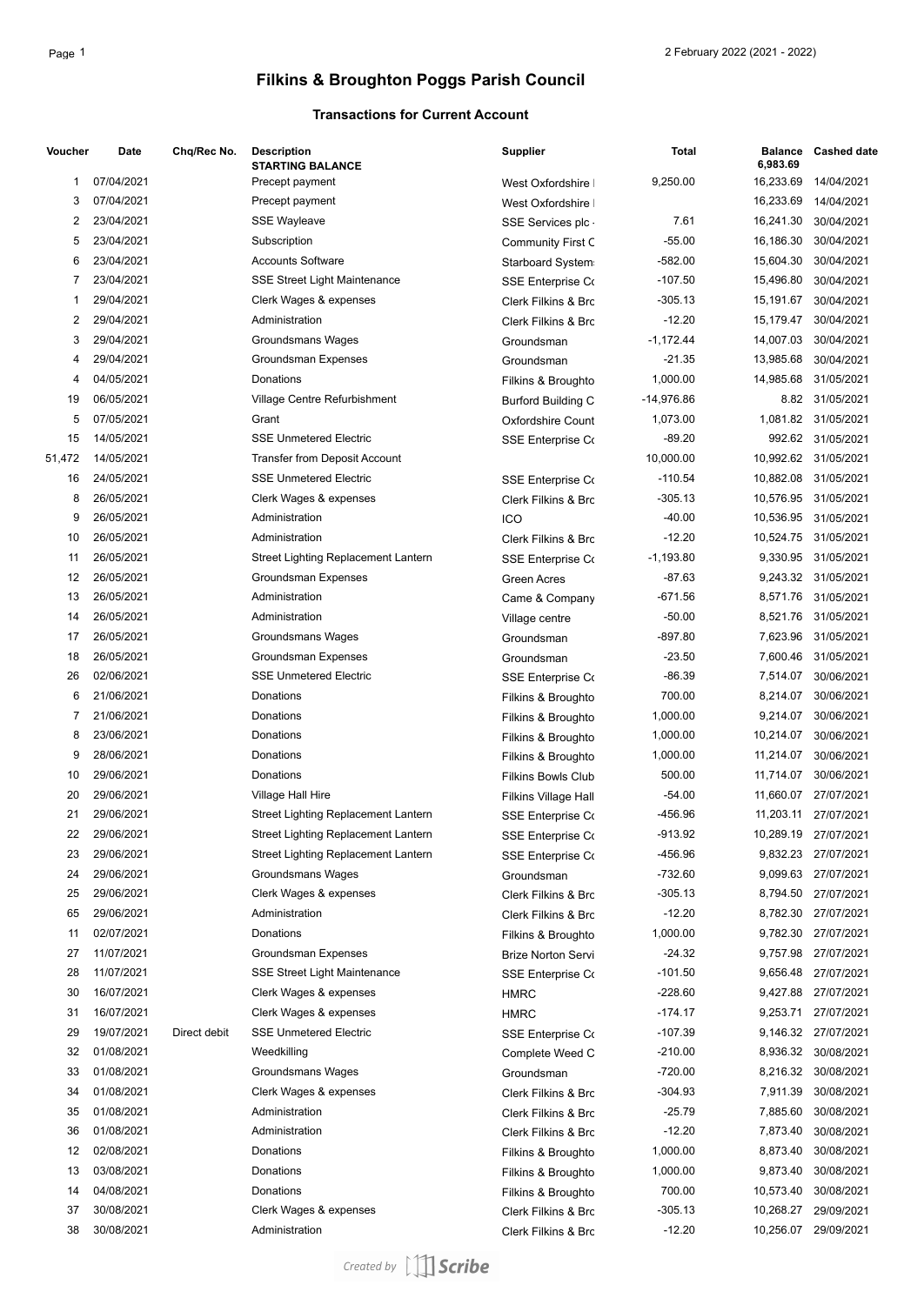## **Filkins & Broughton Poggs Parish Council**

#### **Transactions for Current Account**

| Voucher | Date       | Chq/Rec No.  | <b>Description</b><br><b>STARTING BALANCE</b> | <b>Supplier</b>                | <b>Total</b> | <b>Balance</b><br>6.983.69 | <b>Cashed date</b>   |
|---------|------------|--------------|-----------------------------------------------|--------------------------------|--------------|----------------------------|----------------------|
| 39      | 30/08/2021 |              | Administration                                | Clerk Filkins & Brc            | $-46.11$     | 10,209.96                  | 29/09/2021           |
| 40      | 30/08/2021 |              | Groundsmans Wages                             | Groundsman                     | $-720.00$    | 9,489.96                   | 29/09/2021           |
| 41      | 30/08/2021 |              | Groundsman Expenses                           | Groundsman                     | $-26.75$     | 9,463.21                   | 29/09/2021           |
| 42      | 30/08/2021 | Direct debit | <b>SSE Unmetered Electric</b>                 | <b>SSE Enterprise Co</b>       | $-114.05$    | 9,349.16                   | 30/08/2021           |
| 16      | 02/09/2021 |              | <b>Allotment Rent</b>                         | Allotment holders              | 50.00        | 9,399.16                   | 29/09/2021           |
| 15      | 20/09/2021 |              | Precept payment                               | West Oxfordshire               | 9,250.00     | 18,649.16                  | 29/09/2021           |
| 44      | 26/09/2021 |              | Clerk Wages & expenses                        | Clerk Filkins & Brc            | $-305.13$    | 18,344.03                  | 30/09/2021           |
| 45      | 26/09/2021 |              | Administration                                | Clerk Filkins & Brc            | $-62.18$     | 18,281.85                  | 30/09/2021           |
| 46      | 26/09/2021 |              | <b>Accounts Software</b>                      | <b>Clerk Filkins &amp; Brc</b> | $-94.99$     | 18,186.86                  | 30/09/2021           |
| 43      | 28/09/2021 |              | Groundsmans Wages                             | Groundsman                     | $-720.00$    | 17,466.86                  | 30/09/2021           |
| 47      | 28/09/2021 |              | Strimmer & Leaf Blower                        | 5A's Tool & Plant I            | $-940.80$    | 16,526.06                  | 29/09/2021           |
| 48      | 29/09/2021 |              | Dog Bins                                      | West Oxfordshire               | -208.24      | 16,317.82                  | 30/09/2021           |
| 49      | 29/09/2021 |              | SSE Street Light Maintenance                  | <b>SSE Enterprise Co</b>       | $-101.50$    |                            | 16,216.32 30/09/2021 |
| 50      | 29/09/2021 | Direct debit | <b>SSE Unmetered Electric</b>                 | <b>SSE Enterprise Co</b>       | $-107.39$    | 16,108.93                  | 29/09/2021           |
| 51      | 29/09/2021 |              | <b>Cemetery Maintenance</b>                   | <b>MJ Dowell Landsc</b>        | $-3,480.00$  | 12,628.93                  | 30/09/2021           |
| 52      | 29/09/2021 |              | Clerk Wages & expenses                        | <b>HMRC</b>                    | $-228.80$    | 12,400.13                  | 30/09/2021           |
| 54      | 12/10/2021 |              | Administration                                | Moore East Midlar              | $-240.00$    |                            | 12,160.13 31/10/2021 |
| 55      | 12/10/2021 |              | Village Hall Hire                             | Filkins Village Hall           | $-54.00$     |                            | 12,106.13 31/10/2021 |
| 56      | 12/10/2021 |              | <b>SSE Unmetered Electric</b>                 | <b>SSE Enterprise Co</b>       | $-91.99$     | 12,014.14                  | 31/10/2021           |
| 57      | 12/10/2021 |              | Clerk Wages & expenses                        | Clerk Filkins & Brc            | -305.13      | 11,709.01                  | 31/10/2021           |
| 58      | 12/10/2021 |              | Village Wreath                                | Clerk Filkins & Brc            | $-21.99$     |                            | 11,687.02 31/10/2021 |
| 59      | 12/10/2021 |              | Administration                                | Clerk Filkins & Brc            | $-12.19$     |                            | 11,674.83 31/10/2021 |
| 53      | 28/10/2021 |              | Groundsmans Wages                             | Groundsman                     |              |                            | 11,674.83 31/10/2021 |
| 17      | 10/11/2021 | <b>BACS</b>  | <b>Hardcastles Field Rent</b>                 | St Filica Society              | 150.00       | 11,824.83                  | 30/11/2021           |
| 64      | 19/11/2021 | Direct debit | <b>SSE Unmetered Electric</b>                 | <b>SSE Enterprise Co</b>       | $-94.79$     | 11,730.04                  | 30/11/2021           |
| 60      | 24/11/2021 |              | Clerk Wages & expenses                        | Clerk Filkins & Brc            | $-305.13$    | 11,424.91                  | 31/12/2021           |
| 61      | 24/11/2021 |              | Administration                                | Clerk Filkins & Brc            | $-12.20$     | 11,412.71                  | 31/12/2021           |
| 62      | 24/11/2021 |              | Subscription                                  | Society of Local C             | $-67.00$     | 11,345.71                  | 31/12/2021           |
| 63      | 24/11/2021 |              | Training                                      | Clerk Filkins & Brc            | $-33.00$     | 11,312.71                  | 31/12/2021           |
| 55,275  | 24/11/2021 |              | Transfer to Deposit Account                   |                                | $-38.69$     |                            | 11,274.02 30/11/2021 |
| 66      | 13/12/2021 |              | <b>SSE Unmetered Electric</b>                 | <b>SSE Enterprise Co</b>       | $-91.99$     |                            | 11,182.03 31/12/2021 |
| 67      | 20/12/2021 |              | <b>Groundsmans Wages</b>                      | Groundsman                     | -352.50      |                            | 10,829.53 31/01/2022 |
| 68      | 20/12/2021 |              | Groundsman Expenses                           | Groundsman                     | $-29.41$     |                            | 10,800.12 31/01/2022 |
| 69      | 20/12/2021 |              | Groundsman Expenses                           | Green Acres                    | -131.30      |                            | 10,668.82 31/01/2022 |
| 70      | 20/12/2021 |              | Clerk Wages & expenses                        | Clerk Filkins & Brc            | -305.13      |                            | 10,363.69 31/01/2022 |
| 71      | 20/12/2021 |              | Administration                                | Clerk Filkins & Brc            | $-12.20$     |                            | 10,351.49 31/01/2022 |
| 72      | 14/01/2022 |              | Clerk Wages & expenses                        | Clerk Filkins & Brc            | -612.49      |                            | 9,739.00 31/01/2022  |
| 73      | 14/01/2022 |              | Administration                                | Clerk Filkins & Brc            | $-12.20$     |                            | 9,726.80 31/01/2022  |
| 74      | 14/01/2022 |              | Payroll charges                               | <b>Shilton Accounting</b>      | -228.00      |                            | 9,498.80 31/01/2022  |
| 75      | 14/01/2022 |              | Administration                                | Parish Online                  | $-54.00$     |                            | 9,444.80 31/01/2022  |
| 76      | 14/01/2022 |              | Clerk Wages & expenses                        | <b>HMRC</b>                    | -228.80      |                            | 9,216.00 31/01/2022  |
| 77      | 14/01/2022 |              | Subscription                                  | <b>Community First C</b>       | $-55.00$     |                            | 9,161.00 31/01/2022  |
| 78      | 14/01/2022 |              | <b>SSE Unmetered Electric</b>                 | <b>SSE Enterprise Co</b>       | -103.19      |                            | 9,057.81 31/01/2022  |
| 79      | 09/02/2022 |              | Roof Repairs                                  | Donald Puffitt                 | $-70.00$     | 8,987.81                   |                      |
| 80      | 09/02/2022 |              | Mole Extermination                            | Arlington Pest Cor             | $-150.00$    | 8,837.81                   |                      |
| 81      | 09/02/2022 |              | <b>Accounts Software</b>                      | Starboard System               | -345.60      | 8,492.21                   |                      |
|         |            |              | <b>CLOSING BALANCE</b>                        |                                |              | 8,492.21                   |                      |
|         |            |              | Value of uncashed entries £-565.60            | Bank statement should show     |              | £9,057.81                  |                      |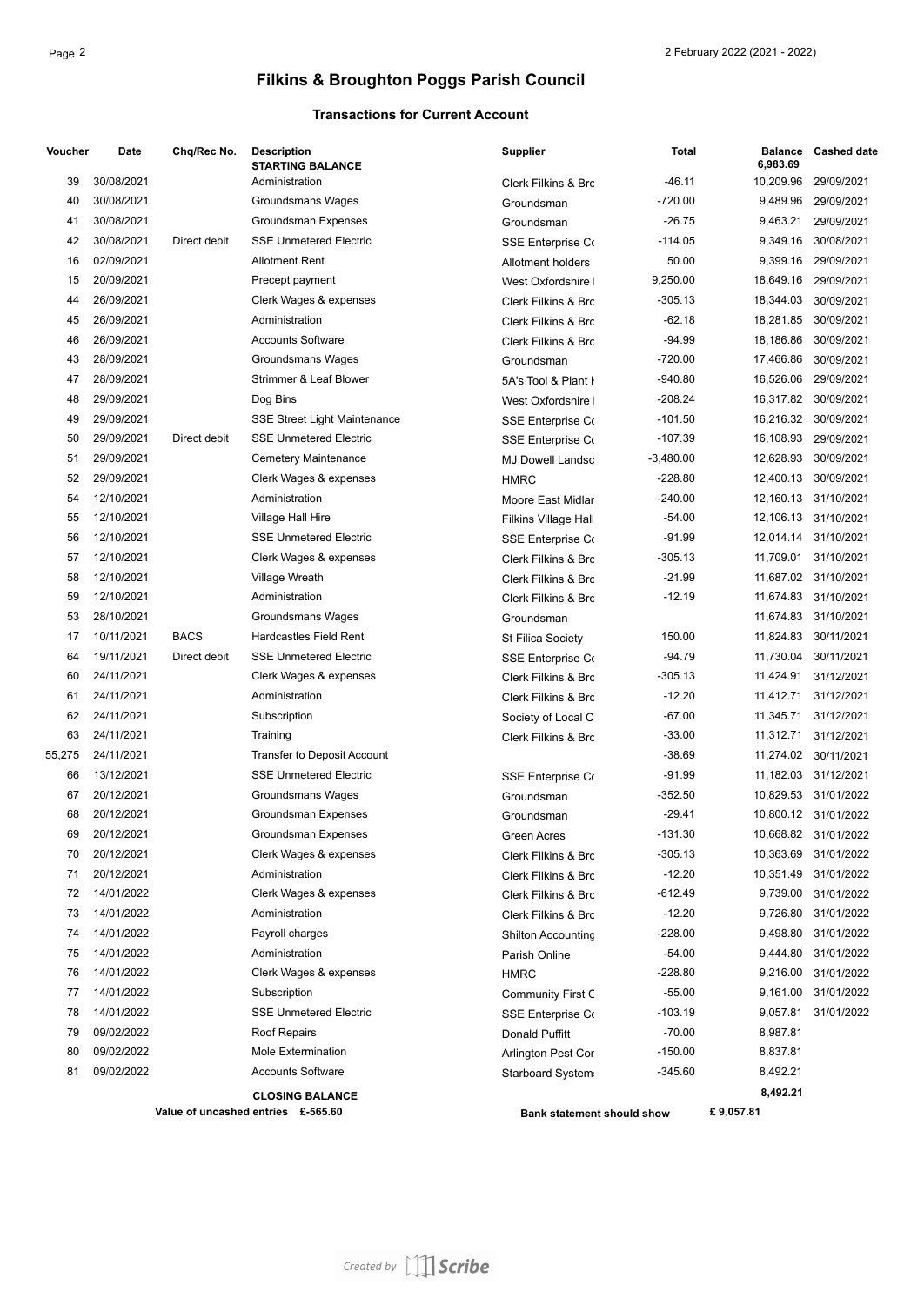## **Filkins & Broughton Poggs Parish Council**

#### **Transactions for Deposit Account**

| <b>Voucher</b> | Date       | Cha/Rec No. | <b>Description</b><br><b>STARTING BALANCE</b> | <b>Supplier</b>                   | <b>Total</b> | <b>Balance</b><br>35,190.82 | <b>Cashed date</b> |
|----------------|------------|-------------|-----------------------------------------------|-----------------------------------|--------------|-----------------------------|--------------------|
| 51.472         | 14/05/2021 |             | Transfer to Current Account                   |                                   | $-10.000.00$ | 25.190.82                   | 31/05/2021         |
| 55.275         | 24/11/2021 |             | <b>Transfer from Current Account</b>          |                                   | 38.69        | 25.229.51                   | 30/11/2021         |
| 18             | 31/12/2021 |             | Interest                                      | Barclays Bank                     | 2.99         | 25.232.50                   | 13/01/2022         |
|                |            |             | <b>CLOSING BALANCE</b>                        |                                   |              | 25,232.50                   |                    |
|                |            |             |                                               | <b>Bank statement should show</b> |              | £25.232.50                  |                    |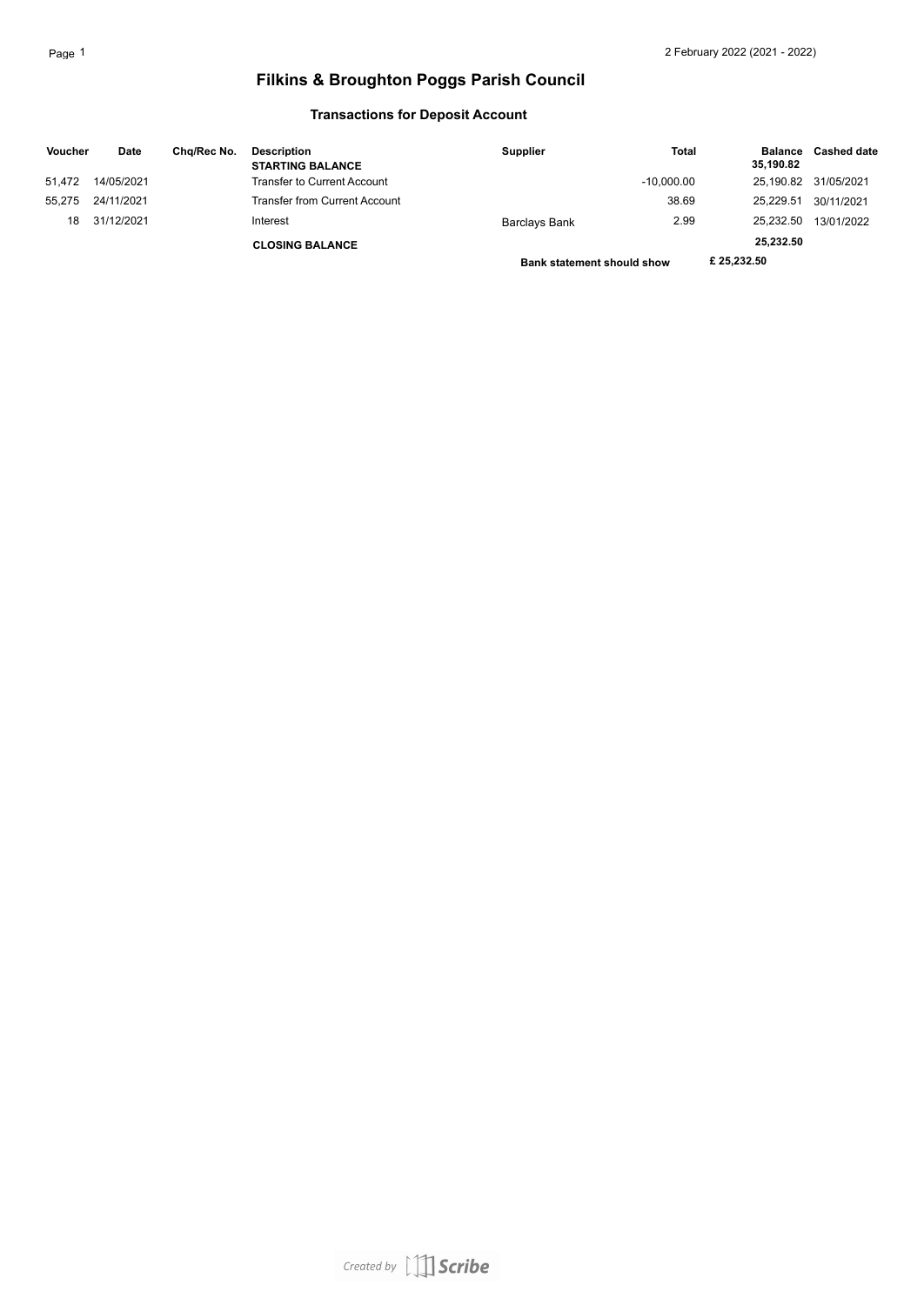**Date:**

#### 02/02/2022 **Village Centre- Filkins**

## **Day Books: Supplier Invoices (Summary)**

**Date To:** 02/02/2022 **Date From:** 19/11/2021

**PAYMENTS**

| ---------- |          |             |             |                           |                |                               |                                                 |
|------------|----------|-------------|-------------|---------------------------|----------------|-------------------------------|-------------------------------------------------|
|            | Tran No. | <b>Item</b> | <b>Date</b> | $A/C$ Ref                 | <b>Inv Ref</b> | <b>Details</b>                | <b>Gross Amount</b>                             |
|            | 231      |             | 31/12/2021  | <b>SSE Swimming Pool</b>  | 003            | <b>Electric Swimming Pool</b> | 66.34                                           |
|            | 232      |             | 31/12/2021  | <b>SSE Village Centre</b> | 003            | Electric Village Centre       | 76.17                                           |
|            | 233      |             | 21/12/2021  | Moore Allen               | 65             | Charges December 2021         | 54.00                                           |
|            | 239      |             | 03/12/2021  | Caretaker                 |                | Cleaning 2021                 | 225.00                                          |
|            | 250      |             | 20/01/2022  | Moore Allen               | 66             | Charges January 2022          | 54.00                                           |
|            |          |             |             |                           |                |                               |                                                 |
|            |          |             |             |                           |                | <b>Totale</b>                 | $A$ <sub>7</sub> $E$ <sub><math>F</math>1</sub> |

**Totals**

475.51

| <b>RECEIPTS</b> | <b>Date</b> | Reference                           |  |  | Gross<br>Amount |
|-----------------|-------------|-------------------------------------|--|--|-----------------|
| 234             | 21/12/2021  | Camerons Recruitment<br><b>Lai</b>  |  |  | 275<br>. / د    |
| 242             | 20/01/2022  | Camerons Recruitment<br><b>Lall</b> |  |  | つつに<br>. / د    |

| <b>Bank Balance</b>                 |             | 31.01.21 |                         |            | £44,453.95 |
|-------------------------------------|-------------|----------|-------------------------|------------|------------|
| <b>COIF Account</b>                 |             | 31.12.21 |                         |            | £1,383.24  |
|                                     |             |          |                         |            | £45,837.19 |
| <b>Working Capital</b>              |             |          |                         |            | £17,977.58 |
| <b>Reserves</b>                     |             |          |                         |            |            |
|                                     |             |          |                         |            |            |
| Swimming Club payover 2019          | 2509        |          | <b>WODC Covid Grant</b> |            | 17000      |
| <b>Hayes Palmer Trust</b>           | 5000        |          | Kick about field fence  |            | $-5000$    |
| Donations (Playground)              | 1000        |          | <b>Bowls Blub wall</b>  |            | $-1200$    |
| Grandmothers tea Party (playground) | 675         |          | <b>VC Garden Trees</b>  |            | $-2400$    |
| Village Shop (playground)           | 400         |          |                         | Playground |            |
| <b>WODC Covid Grant</b>             | 12500       |          | Ground levelling        |            | $-1500$    |
| Playground Donations Just Giving    | 2402.24     |          |                         |            |            |
| Residual Swimming Club 2021         | 3373.37     |          |                         |            |            |
|                                     | £ 27,859.61 |          |                         |            | 900        |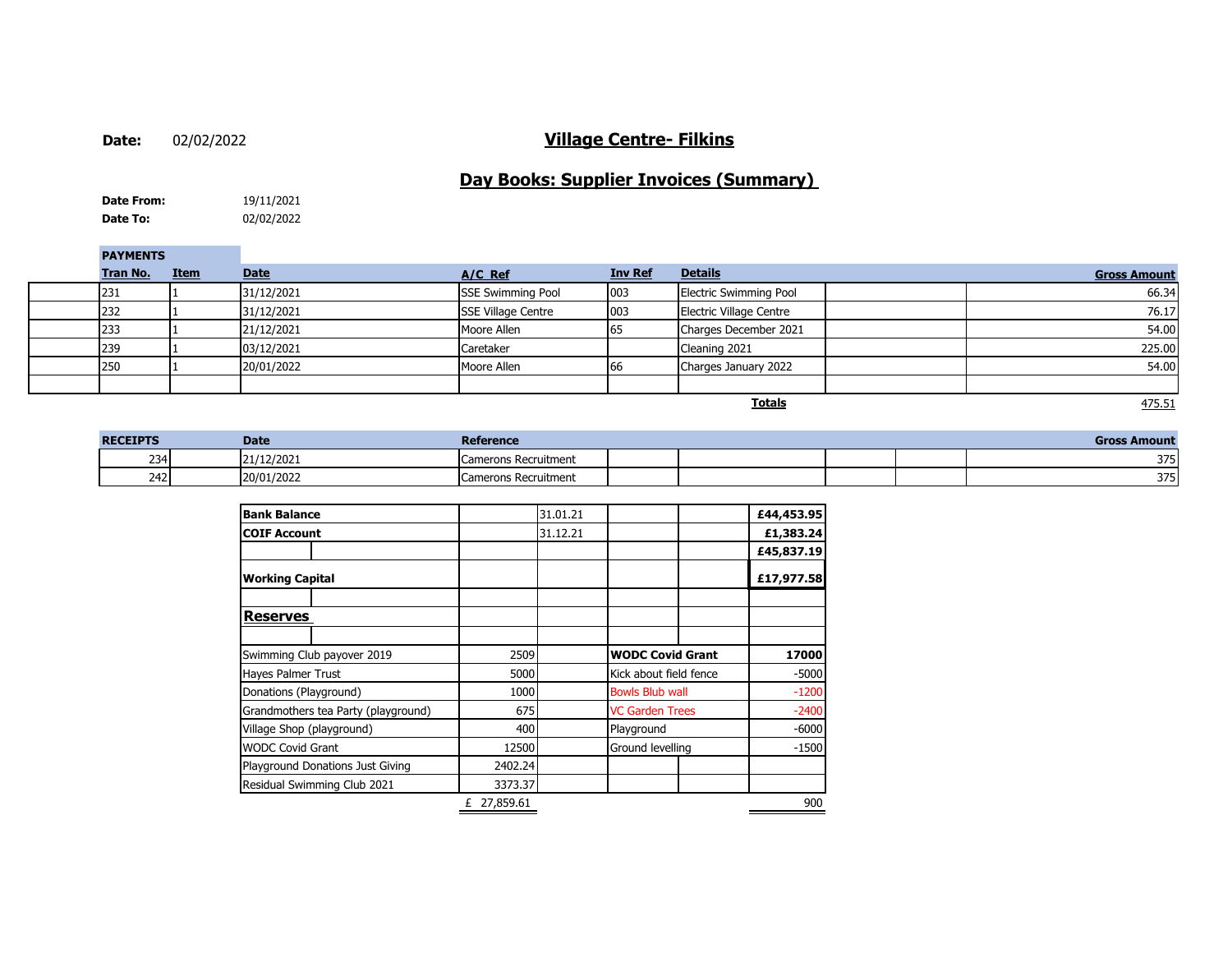## **Email Communications received – January-03 February 2022**

| <b>Date</b> | From/To                        | <b>Content</b>                  | <b>Action</b>     |
|-------------|--------------------------------|---------------------------------|-------------------|
| 22/12       | <b>WODC</b>                    | <b>Business Support Grant</b>   | replied           |
| 04/01       | <b>WODC</b>                    | Confirmation of above           |                   |
| 04/01       | <b>OALC</b>                    | Queen's Platinum Jubilee        |                   |
| 05/01       | <b>OCC</b>                     | LTCP5                           | Forwarded/website |
| 06/01       | Complete Weedcontrol           | Weedkilling                     | replied           |
| 10/01       | <b>OCC</b>                     | Signage                         | Replied           |
| 11/01       | <b>OALC</b>                    | <b>Training</b>                 |                   |
| 13/01       | <b>OCC</b>                     | LTCP5                           |                   |
| 13/01       | <b>CFO</b>                     | Subscriptions                   |                   |
| 14/01       | Scribe                         | <b>Training</b>                 |                   |
| 14/01       | Scribe                         | <b>Training</b>                 |                   |
| 14/01       | <b>SSE</b>                     | New contract S Pool             |                   |
| 14/01       | <b>WODC</b>                    | Planning application            | forwarded         |
| 15/01       | <b>WODC</b>                    | Waste recycling                 |                   |
| 17/01       | Scribe                         | <b>Account review</b>           |                   |
| 17/01       | Playground Comm                | <b>Minutes</b>                  |                   |
| 18/01       | <b>OALC</b>                    | <b>Operation London Bridge</b>  |                   |
| 18/01       | Moore Allen                    | Flat                            |                   |
| 18/01       | <b>Richard Williams</b>        | Cemetery moles                  | replied           |
| 19/01       | Scribe                         | Account review                  |                   |
| 19/01       | London hearts                  | <b>Defib Grants</b>             |                   |
| 20/01       | <b>WODC</b>                    | <b>Omnicron Grant</b>           |                   |
| 21/01       | <b>OALC</b>                    | <b>Finance Training</b>         |                   |
| 21/01       | D Blackett                     | Museum                          | replied           |
| 23/01       | P Gray                         | Museum                          | replied           |
| 23/01       | Groundsman                     |                                 |                   |
| 24/01       | Scribe                         | <b>Training</b>                 |                   |
| 24/01       | <b>Grant Britchford</b>        | <b>Fabrication services</b>     |                   |
| 24/01       | <b>OALC</b>                    | Open Spaces                     |                   |
| 24/01       | Microsoft                      | 365 renewal                     |                   |
| 25/01       | <b>Nation Ass of Memorial</b>  |                                 |                   |
|             | <b>Masons</b>                  |                                 |                   |
| 25/01       | <b>Playground Committee</b>    | Lottery Grant                   | completed         |
| 26/01       | <b>WODC</b>                    | <b>Funding for Housing</b>      |                   |
| 26/01       | <b>Fabrications North East</b> | Bespoke benches                 |                   |
| 26/01       | Age Uk                         |                                 |                   |
| 26/01       | <b>Ben Morley</b>              | Playground                      | replied           |
| 27/01       | <b>Playground Committee</b>    | <b>Donations</b>                | replied           |
| 27/01       | Scribe                         | <b>Training</b>                 |                   |
| 27/01       | <b>Richard Martin</b>          | <b>Store Room</b>               | replied           |
| 27/01       | Scribe                         | Invoice                         |                   |
| 27/01       | Scribe                         | End of Year checklist           |                   |
| 27/01       | <b>Playground Committee</b>    | Funding                         | replied           |
| 27/01       | V Shop/Playground              | <b>Jubilee Celebrations</b>     |                   |
| 27/01       | <b>Fabrications North East</b> | Queens Jubilee                  |                   |
| 28/01       | <b>WODC</b>                    | Kerbside collections            |                   |
| 28/01       | Scribe                         | Training playback               |                   |
| 28/01       | <b>OALC</b>                    | January update                  |                   |
| 31/01       | <b>WODC</b>                    | Business support grant          |                   |
| 31/01       | <b>Public Sector Executive</b> | Preparing workforce             |                   |
| 31/01       | <b>BHIB</b>                    | Winter safety & risk management |                   |
| 31/01       | <b>Healthwatch Oxon</b>        | Newsletter                      |                   |